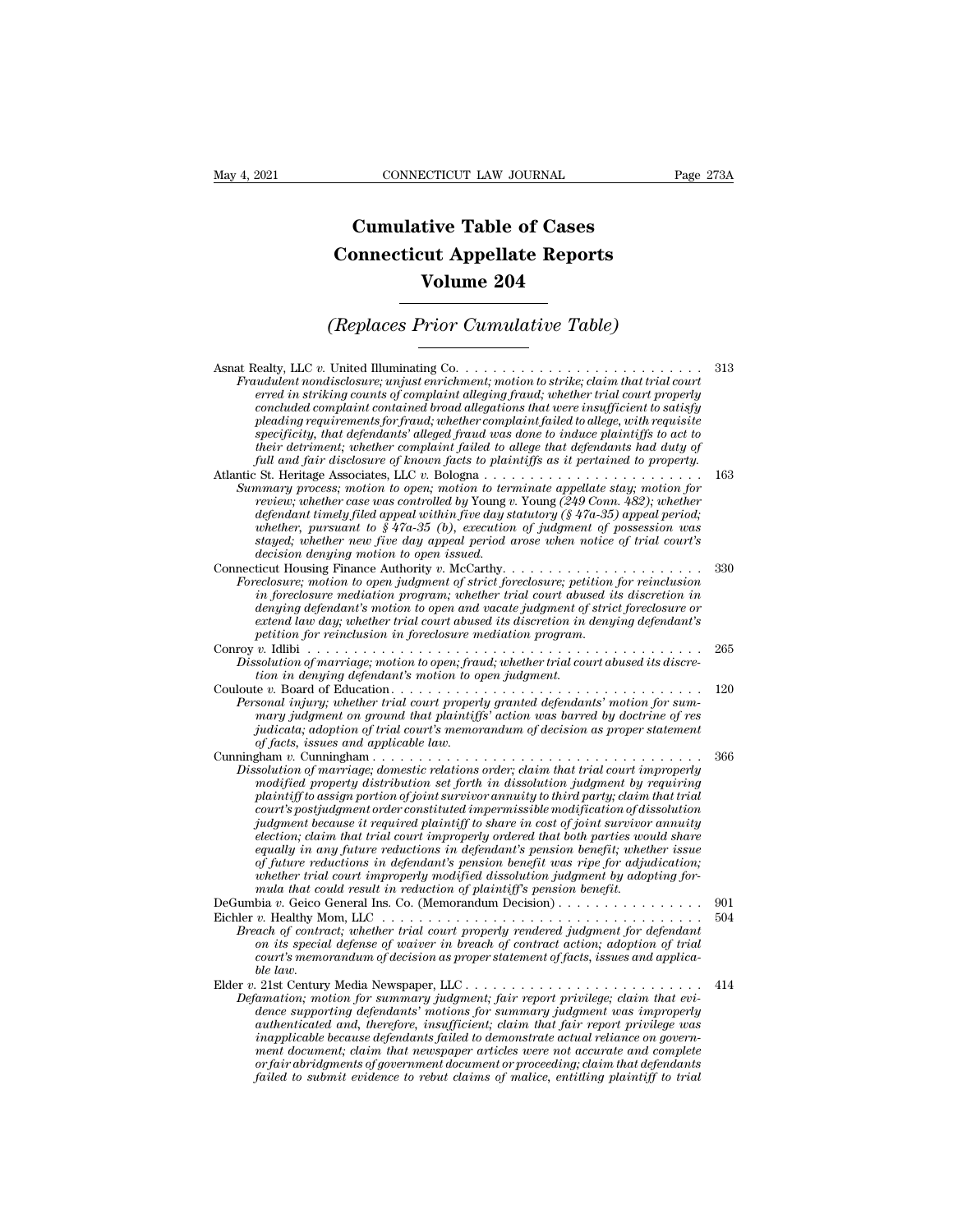*CONNECTICUT LAW JOURNAL* May 4, 2021<br> *on merits; claim that fair report privilege was inconsistent with rights under*<br> *Connecticut constitution.*<br> *orgars Bank NA r. Pouncey CONNEC*<br> *con merits; claim that fair reprometion.*<br> *cagara Bank, N.A. v. Pouncey .*<br> *celosure: motion for summaru* 

| Page 274A                         | CONNECTICUT LAW JOURNAL                                                                                                                                                                                                                                                                                                                                                                                                                                                                                                                                                                                                                                                                                                                                                                                                                                                                                                                                                                                                                                                                                                                                                                                                  | May 4, 2021 |
|-----------------------------------|--------------------------------------------------------------------------------------------------------------------------------------------------------------------------------------------------------------------------------------------------------------------------------------------------------------------------------------------------------------------------------------------------------------------------------------------------------------------------------------------------------------------------------------------------------------------------------------------------------------------------------------------------------------------------------------------------------------------------------------------------------------------------------------------------------------------------------------------------------------------------------------------------------------------------------------------------------------------------------------------------------------------------------------------------------------------------------------------------------------------------------------------------------------------------------------------------------------------------|-------------|
|                                   | on merits; claim that fair report privilege was inconsistent with rights under                                                                                                                                                                                                                                                                                                                                                                                                                                                                                                                                                                                                                                                                                                                                                                                                                                                                                                                                                                                                                                                                                                                                           |             |
|                                   | Connecticut constitution.<br>Foreclosure; motion for summary judgment as to liability; motion to open; motion<br>to reargue and reconsider; whether trial court erred in denying defendants' motion<br>to reargue and reconsider trial court's denial of their motion to open sum-                                                                                                                                                                                                                                                                                                                                                                                                                                                                                                                                                                                                                                                                                                                                                                                                                                                                                                                                       | 433         |
| mary judgment.<br>Garcia v. Cohen | Negligence; premises liability; whether trial court erred by failing to instruct jury<br>on nondelegable duty doctrine; whether trial court's instructions to jury and<br>failure to give requested jury charge constituted harmful error.                                                                                                                                                                                                                                                                                                                                                                                                                                                                                                                                                                                                                                                                                                                                                                                                                                                                                                                                                                               | 25          |
|                                   | Jimenez v. Commissioner of Correction (Memorandum Decision)<br>Lance W. v. Commissioner of Correction $\dots \dots \dots \dots \dots \dots \dots \dots \dots \dots \dots$<br>Murder; arson in first degree; tampering with physical evidence; risk of injury to<br>child; whether habeas court erred in concluding that decision by petitioner's first<br>habeas appellate counsel not to pursue actual innocence claim did not constitute<br>ineffective assistance; claim that petitioner is actually innocent of crimes of<br>which he was convicted due to unreliability of scientific evidence at his criminal<br>trial; claim that petitioner's first habeas appellate counsel rendered ineffective<br>assistance in having failed to challenge first habeas court's rejection of petitioner's<br>assertion that his right to due process was violated because his conviction was<br>based on false and invalid scientific evidence; claim that petitioner's first habeas<br>appellate counsel rendered ineffective assistance in deciding not to pursue claim<br>that trial counsel was ineffective in challenging testimony of state's expert wit-<br>nesses that pertained to cause of fire and victim's death. | 901<br>346  |
|                                   | Habeas corpus; claim of ineffective assistance of habeas counsel; whether habeas<br>court improperly rejected petitioner's ineffective assistance of habeas counsel<br>claim because petitioner failed to establish that he would not have pleaded guilty<br>but for trial counsel's alleged deficient performance.                                                                                                                                                                                                                                                                                                                                                                                                                                                                                                                                                                                                                                                                                                                                                                                                                                                                                                      | 44          |
| law on issues.                    | Arbitration; whether trial court lacked subject matter jurisdiction because summons<br>and complaint were not served and returned to court as required by statute ( $\S 52$ -<br>278j); whether trial court erred in confirming arbitration award; adoption of<br>trial court's memorandum of decision as correct statement of facts and applicable                                                                                                                                                                                                                                                                                                                                                                                                                                                                                                                                                                                                                                                                                                                                                                                                                                                                      | 471         |
| breath test.                      | Nandabalan v. Commissioner of Motor Vehicles $\dots \dots \dots \dots \dots \dots \dots \dots \dots$<br>Administrative appeal; suspension of motor vehicle operator's license by defendant<br>Commissioner of Motor Vehicles pursuant to statute $(\S 14-227b)$ ; claim that trial<br>court incorrectly determined that there was substantial evidence in administra-<br>tive record to support hearing officer's finding that plaintiff refused to take                                                                                                                                                                                                                                                                                                                                                                                                                                                                                                                                                                                                                                                                                                                                                                 | 457         |
|                                   | Negligence; public nuisance; summary judgment; whether trial court erred in<br>determining that there was no genuine issue of material fact as to whether<br>plaintiff set forth valid claims of negligence or nuisance of abutting landowner;<br>whether trial court erred in granting defendant's motion for summary judgment;<br>claim that abutting landowner had duty to maintain and repair sidewalk; claim<br>that growth of tree on abutting landowner's property constituted affirmative act<br>of landowner in creating nuisance.                                                                                                                                                                                                                                                                                                                                                                                                                                                                                                                                                                                                                                                                              | 187         |
|                                   | Assault in first degree; motion to correct illegal sentence; claim that trial court<br>improperly denied portion of motion alleging that sentencing court had imposed<br>sentence in illegal manner by relying on inaccurate information; whether motion<br>stated colorable claim that sentence was imposed in illegal manner that invoked                                                                                                                                                                                                                                                                                                                                                                                                                                                                                                                                                                                                                                                                                                                                                                                                                                                                              | 446         |
|                                   | <i>jurisdiction of court.</i><br>Sexual assault in second degree; sexual assault in third degree; sexual assault in<br>fourth degree; risk of injury to child; whether trial court improperly denied<br>defendant's challenge to venire panel; claim that trial court violated defendant's<br>sixth amendment right to venire panel that reflected fair cross section of potential<br>jurors from community; claim that defendant's right to equal protection was<br>violated by jury selection procedure that was susceptible to abuse or was not<br>racially neutral; whether this court should exercise its supervisory authority<br>over administration of justice to require state to collect demographic data in                                                                                                                                                                                                                                                                                                                                                                                                                                                                                                   | 137         |